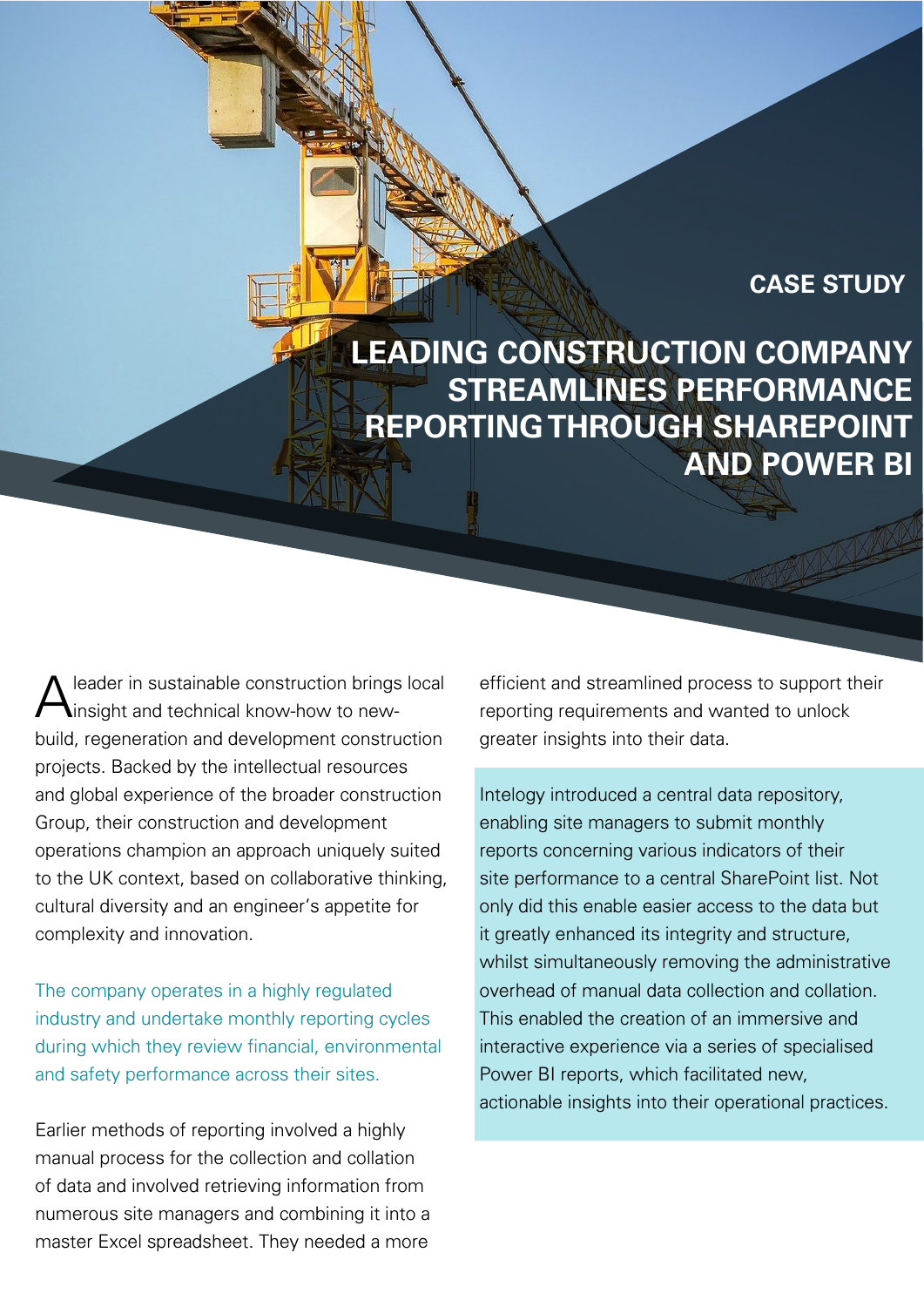### **CHALLENGES**

Site managers were tasked with collecting data manually each month from their construction sites. Excel spreadsheet templates were emailed to site managers for completion, after which they would be returned to the head office and compiled into a master Excel spreadsheet. It was important to ensure

that the accuracy and integrity of data was maintained during this process, and this consequently represented a significant investment of both time and effort. With no established visualisations of data, the depth of insights into business performance was limited.





# **SOLUTION OVERVIEW**

Intelogy held a requirement gathering workshop to understand the existing reporting process, whilst also exploring opportunities for improvement. Emphasis was placed on removing the reliance on email communication, eliminating the need for the manual collation of data, and providing an overview of completion status. Intelogy were also able to extend the scope with previously collected data to support a more diverse range of data visualisations.

Intelogy identified that the previous reporting process was subdivided by data of different sources and timeframes. These included monthly head office reports, site-specific reports, quarterly reports, and yearly targets. Through the architecture of an intelligent solution that used SharePoint lists and content types, Intelogy were able to centralise the data capture process. Furthermore, by ensuring that a calculated date value was assigned to each of these records in each of these lists, Intelogy enabled relational data analysis within subsequent Power BI reports.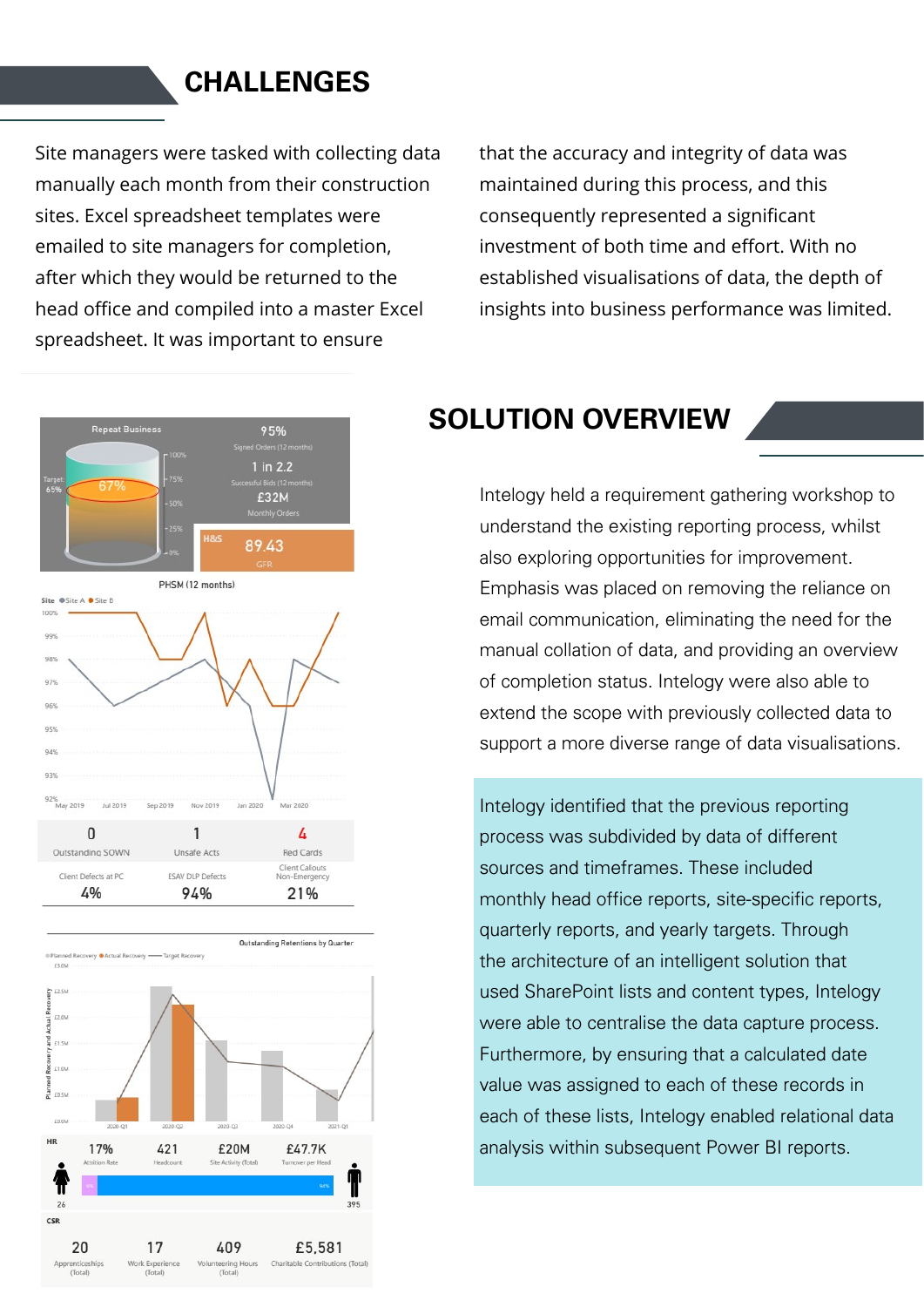With this newly introduced data storage solution, it was now possible to seamlessly surface, model and visualize the data within Power BI. Intelogy created two standalone Power BI reports – one which served as a direct replacement to the prior spreadsheet, and another entirely new report created to take full advantage of the rich featureset of Power BI. Both reports were thoughtfully designed around a single slicer, allowing the selection of a date-period to reflect across all visualisations on the report, which could be further refined by the integrated data interrogation capabilities of Power BI.

Intelogy were able to create a sophisticated dashboard experience that made full use of the extensive styling and visual options available in Power BI, providing at-a-glance insights into the data and business performance.